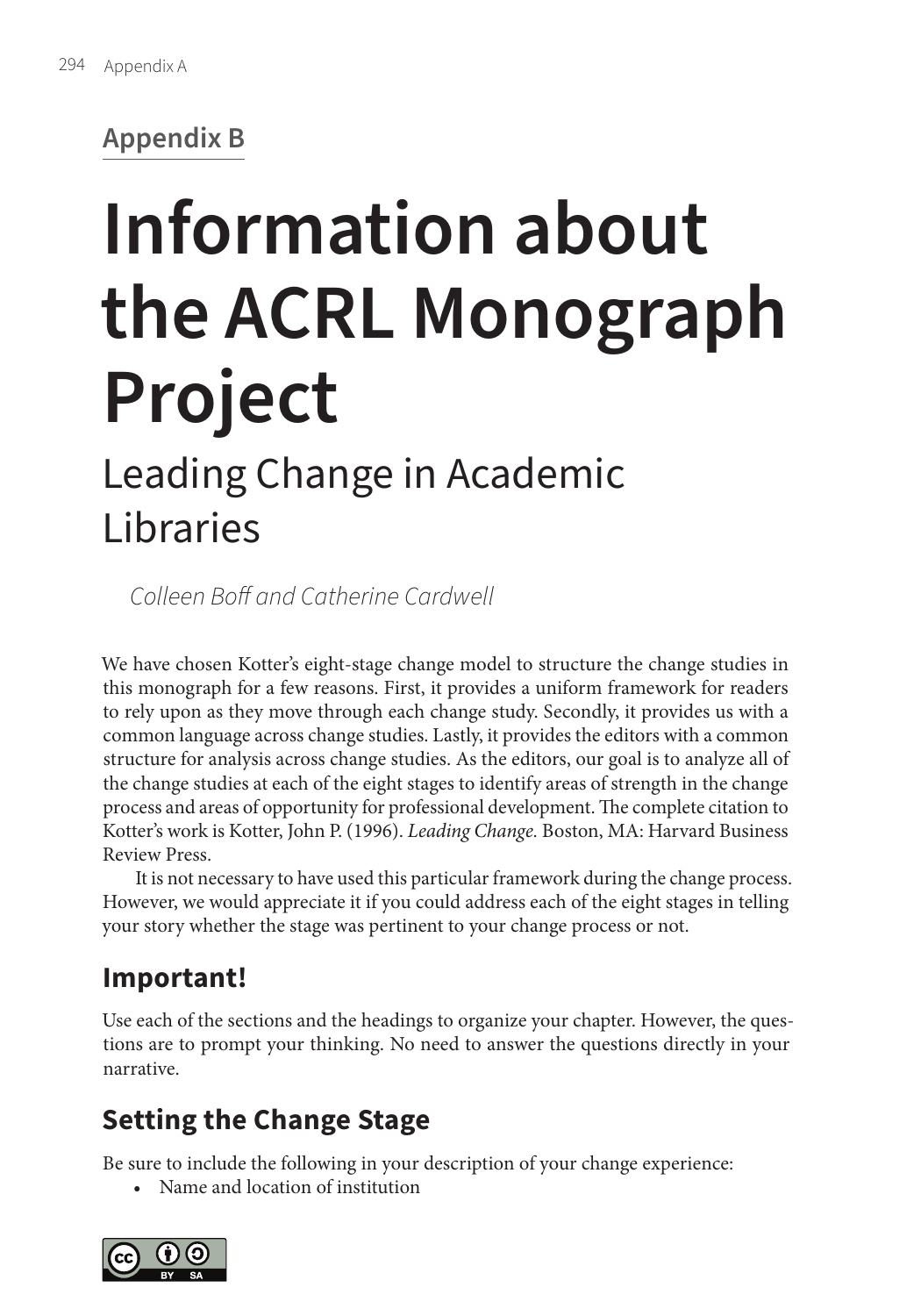- Size of institution
- Carnegie classification
- What type of change was this? (e.g., strategic planning, assessment, reengineering, reorganization, innovation, starting a new initiative, other)
- What was the scope of the change? (e.g., involved a single unit or department, involved multiple departments within the library, involved the entire library, involved multiple units within the library and on campus, other)

### **Warm-up Phase**

#### **Stage 1: Establishing a Sense of Urgency**

- What crisis or problem was your team trying to solve?
- What data or information did your team use to formulate this crisis or problem?
- Who was this crisis or problem communicated to?
- Approximately what percentage of the organization/unit was made aware of and believed the crisis or problem?

#### **Stage 2: Creating the Guiding Coalition**

- Describe who was on your team. What were their titles and roles in the organization?
- Were there people who were not on your team that should have been?
- Did the team have a charge and if so by whom?
- Did the team have established goals?
- Did the team have credibility among those outside the team?
- What were the dynamics among the team members?

#### **Stage 3: Developing a Vision and Strategy**

- Was there a vision to guide the change and if so, who set it and how? "A vision refers to a picture of the future with some implicit or explicit commentary on why people should strive to create that future" (Kotter, 1996, p. 68).
- What specific strategies, plans and/or steps were developed to achieve the vision and what was the timeline?

#### **Stage 4: Communicating the Change Vision**

- What did your team communicate about the change?
- With whom did your team communicate about the change?
- How did your team communicate about the change?
- How often did your team communicate about the change?

## **Introducing New Practices Phase**

#### **Stage 5: Empowering Broad-Based Action**

• What were the barriers to change and how were those dealt with?